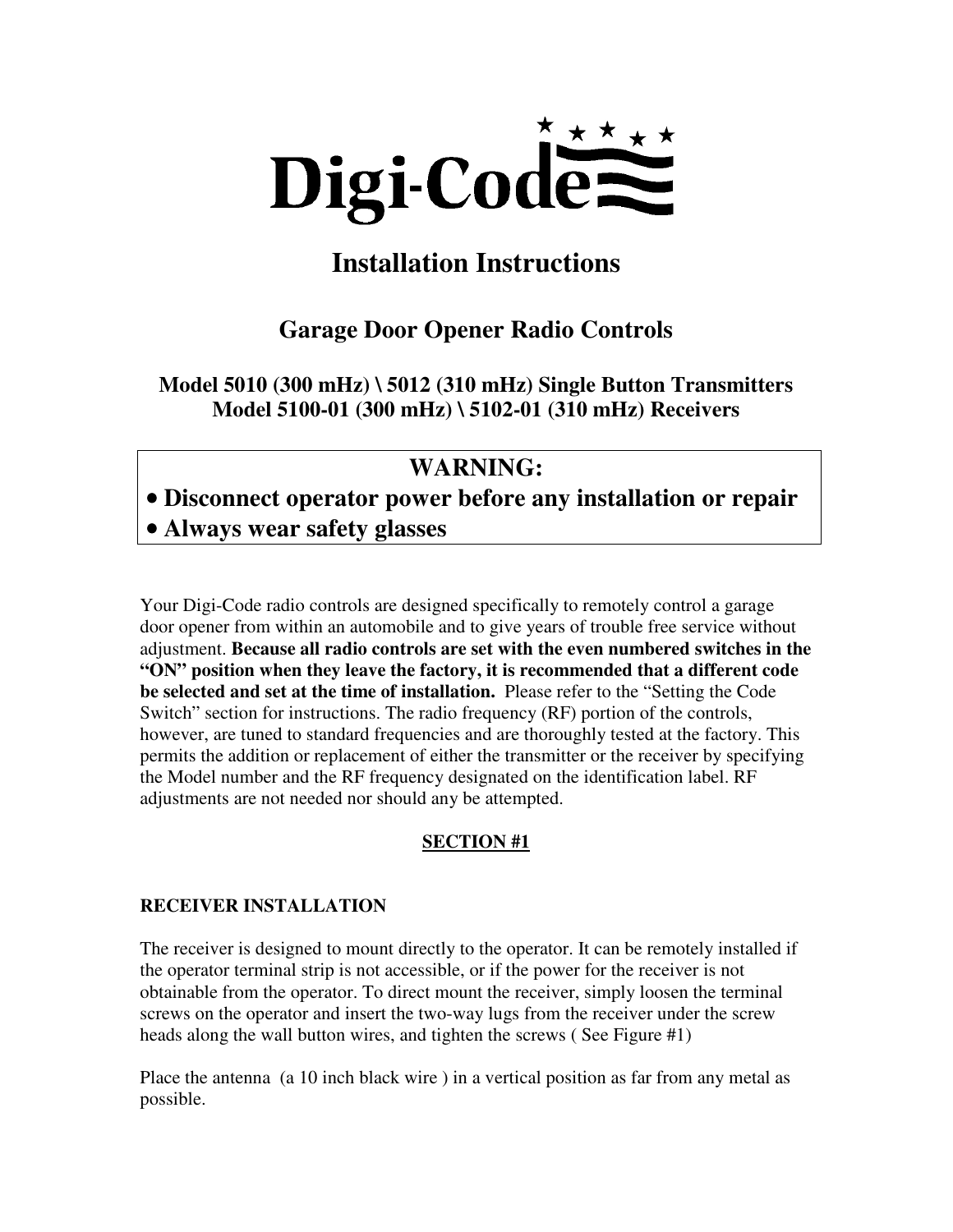

For remote installation the receiver may be mounted near the operator head on a joist or the ceiling by using the mounting tab. Order Model 5192-06 adapter, which permits connection between the operator terminal and the two-way lugs on the receiver.



Slip on connectors at one end of the adapter connect to the flat side of each spade lug on the receiver, and the spade connectors at the other end connect to the operator terminal.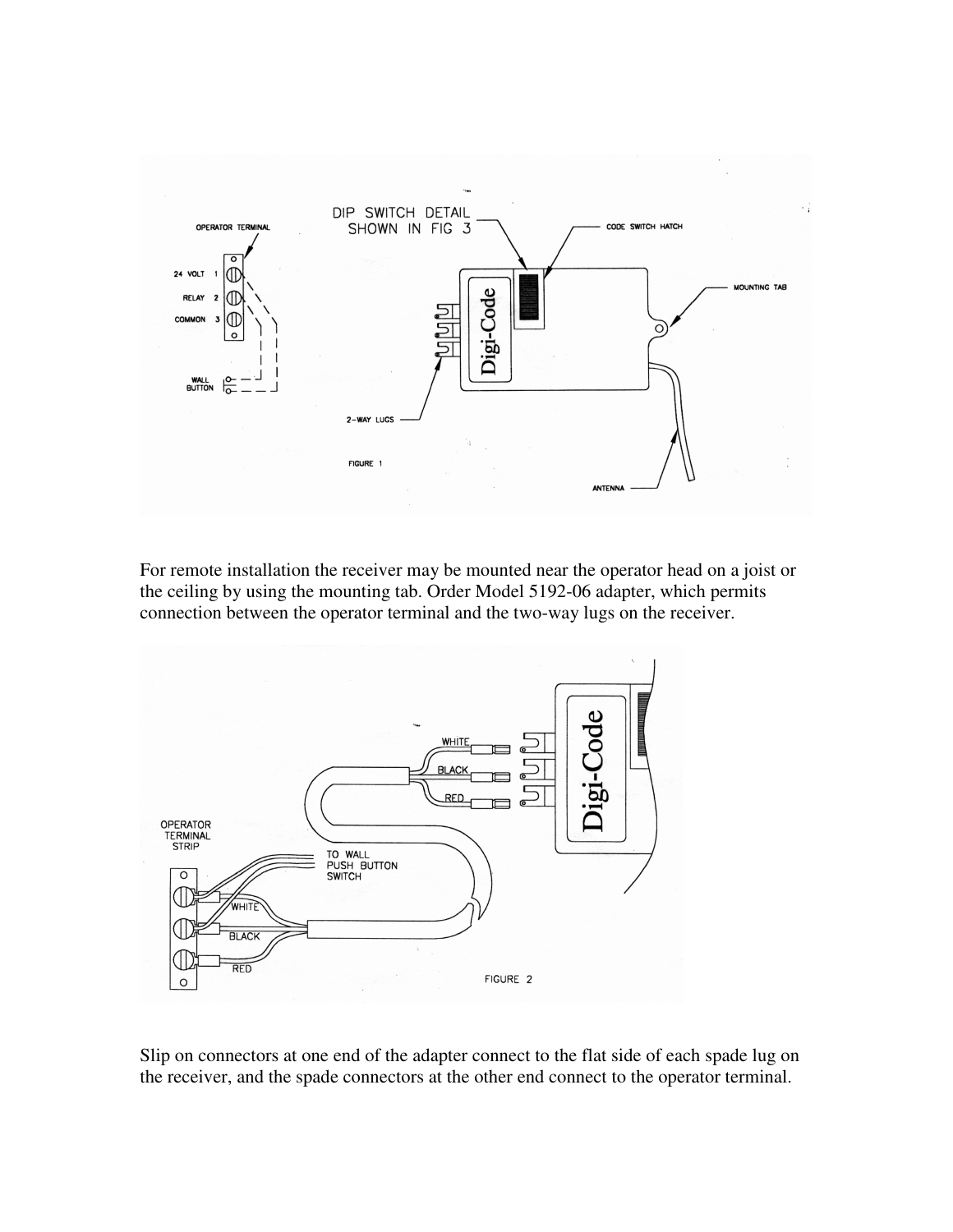Connect wires as follows:

- (a) White wire to terminal "1" or "24v"
- (b) Black wire to terminal "2" or "Relay"
- (c) Red wire to terminal "3" or "Common" ( Radio Power )
- (d) Connect push button wires to terminal "1" and "2" (See Figure #2)

Where power for the radio receiver is not available from the operator order a Model 5192-01 power transformer adapter for connection between the operator and the remote receiver.

#### **SECTION #2**

## **SETTING THE ( "RECEIVER" ) CODE SWITCH - TO WORK WITH MODEL 5010 AND MODEL 5012 SINGLE BUTTON TRANSMITTERS**

Use your finger to slide the "code switch hatch" from the receiver for access to the code switch. On the transmitter the entire front lower half of the case ( " the battery hatch" ) is removeable. Use a coin or the curved end of the visor clip to disengage the lower half of the transmitter front. This will expose both the code switch and the battery compartment (See Figure #3).



#### **Model – 5010 (300mHz) or 5012 (310mHz)**

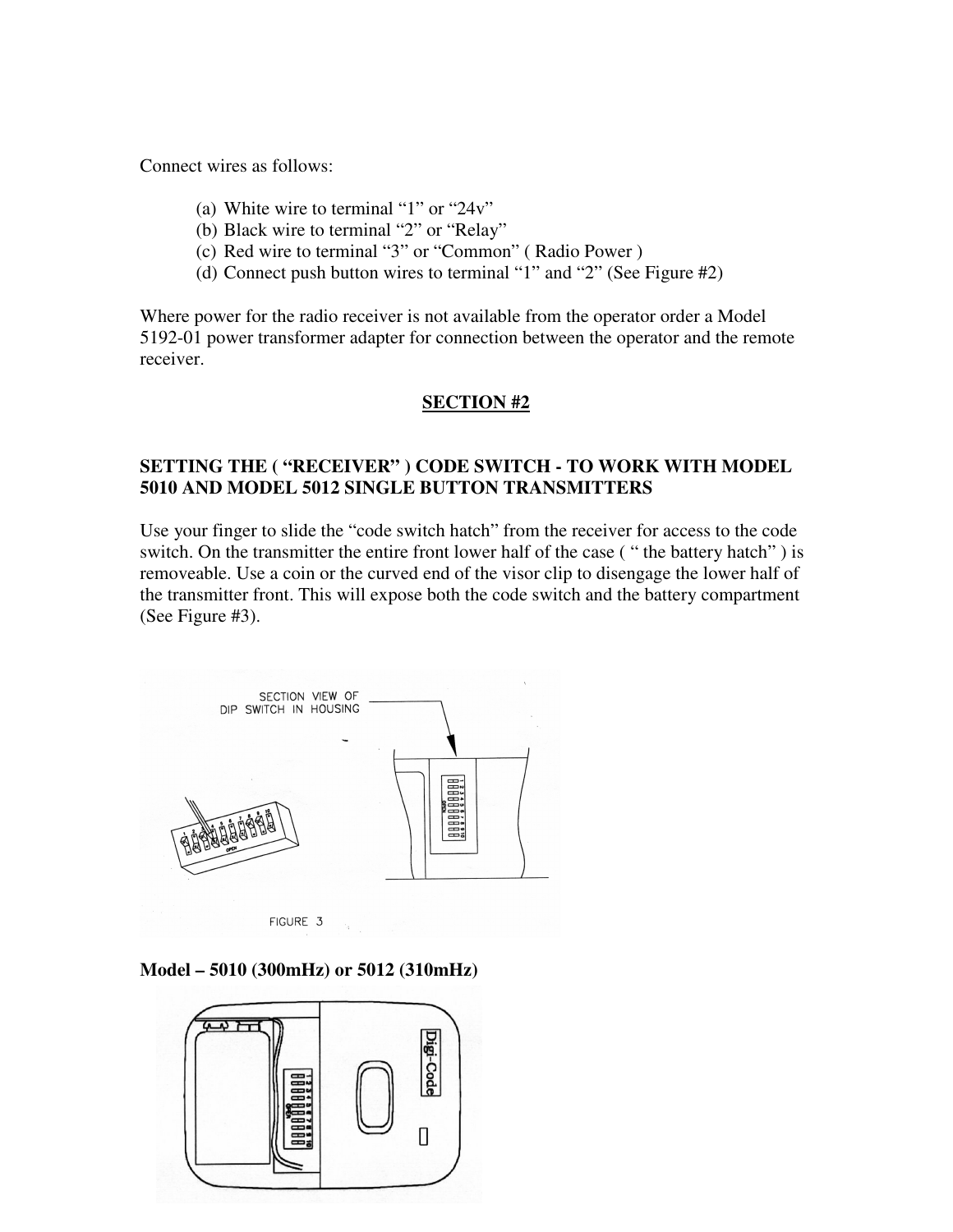Figure #3A

**Set both code switches to the code of your choice**, being sure both are set the same since a different setting of just one switch will prevent operation. The digital code is determined by the position of the 10 small switches numbered 1 through 10 located in the receiver and the transmitter. Any combination of "on" or "off" positions can be selected by using a pencil or a pen. (Note: The switches are in the "on" position when the switch is depressed toward the number.) See Figure #3 above.

Once the codes have been set, check operation and reinsert the hatches.

## **SECTION #3**

## **TRANSMITTER BATTERY REPLACEMENT**

The battery in the transmitter can be checked or changed by removing the front lower half of the transmitter. Use a coin or the curved end of the visor clip to disengage the lower half of the transmitter front. This will expose the battery compartment. Replacement battery must be a 9-volt.

## **TO REPLACE OR ADD A SET**

A replacement or new transmitter or receiver may be purchased by specifying the Model Number and the RF frequency designated on the serial tag label. The RF frequency is set at the factory and must not be adjusted in the field. The digital code can be matched to the companion receiver or transmitter by following the "setting" procedures above.

### **OPERATIONAL CHECK**

To check operation, move back about 50 feet and press the transmitter button. Operation should be reliable at this distance but environment and location of both the transmitter and receiver will effect the range. Try different mounting locations and positions in the vehicle. If operation is still undesirable, the problem may be isolated by:

1. Checking the door operator. If the door will not open when the wall button is pressed, the problem is likely to be the operator. If the door will open by pressing the wall button, but not when the radio control button is pressed, the problem is probably in the radios.